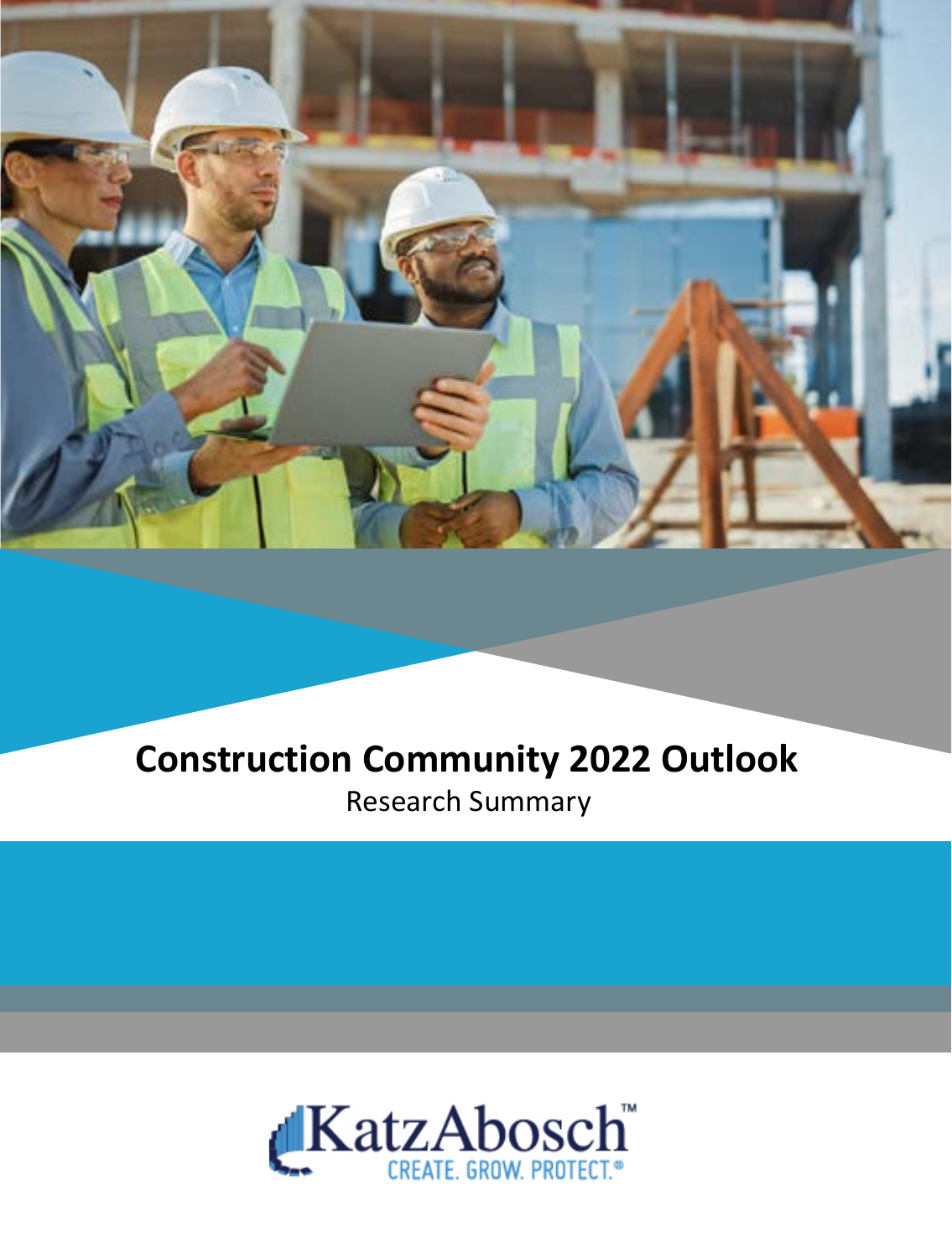## **SUMMARY**

### **WHY**

This study is part of KatzAbosch's ongoing commitment to conduct and share timely information to construction companies and the professionals who manage them. To get a sense of how construction companies are responding to the upcoming year we reached out to our clients and contacts and invited them to participate in our peer survey.

The goal was to provide general benchmarking data to help reinforce operational best practices and highlight planning opportunities to allow your company to thrive in 2022.

### **INSIGHTS**

Construction companies remained busy through 2021. Many companies continued to adapt and uncover new and better ways to run their business and took advantage of the federal programs available such as the Paycheck Protection Program (PPP) loan forgiveness and the employee retention credit (ERC).

For 2022 companies are aware of the ongoing threats of labor shortages, rise of cost of materials and supply chain shortages. Overall, supply chain disruptions and volatility are expected to be among the biggest challenges to continue in 2022, and the companies that can navigate through them will likely emerge as winners.

The graph to the right represents three themes which the survey made sure to evaluate. These three themes provided the greatest opportunities for a company's growth when monitored and managed successfully. These subjects will be reviewed in further detail throughout the report.



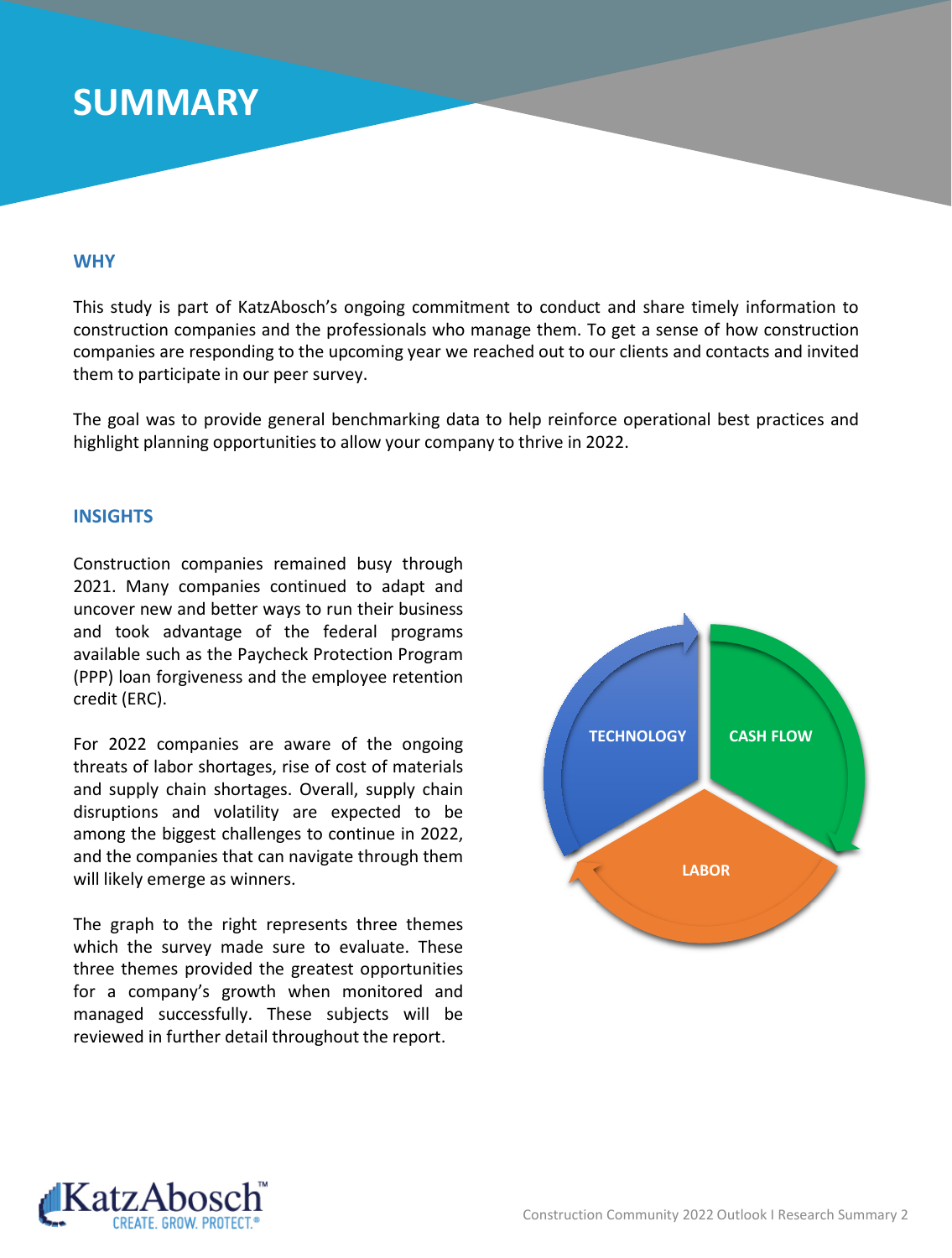## **CHALLENGES**

Construction companies have been juggling several financial obstacles and challenges over the past five years. The most urgent issue impeding progress for 2022? In a word, it's "shortages," specifically involving materials and labor. Not having the materials or the personnel to complete a project on time can kill revenues and the bottom line. Rising material prices, a fluctuating workforce, supply chain breakdowns, and many other challenges have set off a domino effect that will take a long time to recover from. There's no one thing causing all these challenges. They all affected each other in different ways.

The opportunity in this type of environment is the boom/demand the North American construction market is experiencing simultaneously. This in turn could become even larger when considering the U.S. infrastructure bill.



#### Figure 1: Top Three Challenges For 2022

OTHER:

- Class Action Litigation Abuse
- Hybrid Flexible Schedule accommodations that vary with staff
- Material price increases from bid to job start
- Diversity Requirements



Construction Community 2022 Outlook I Research Summary 3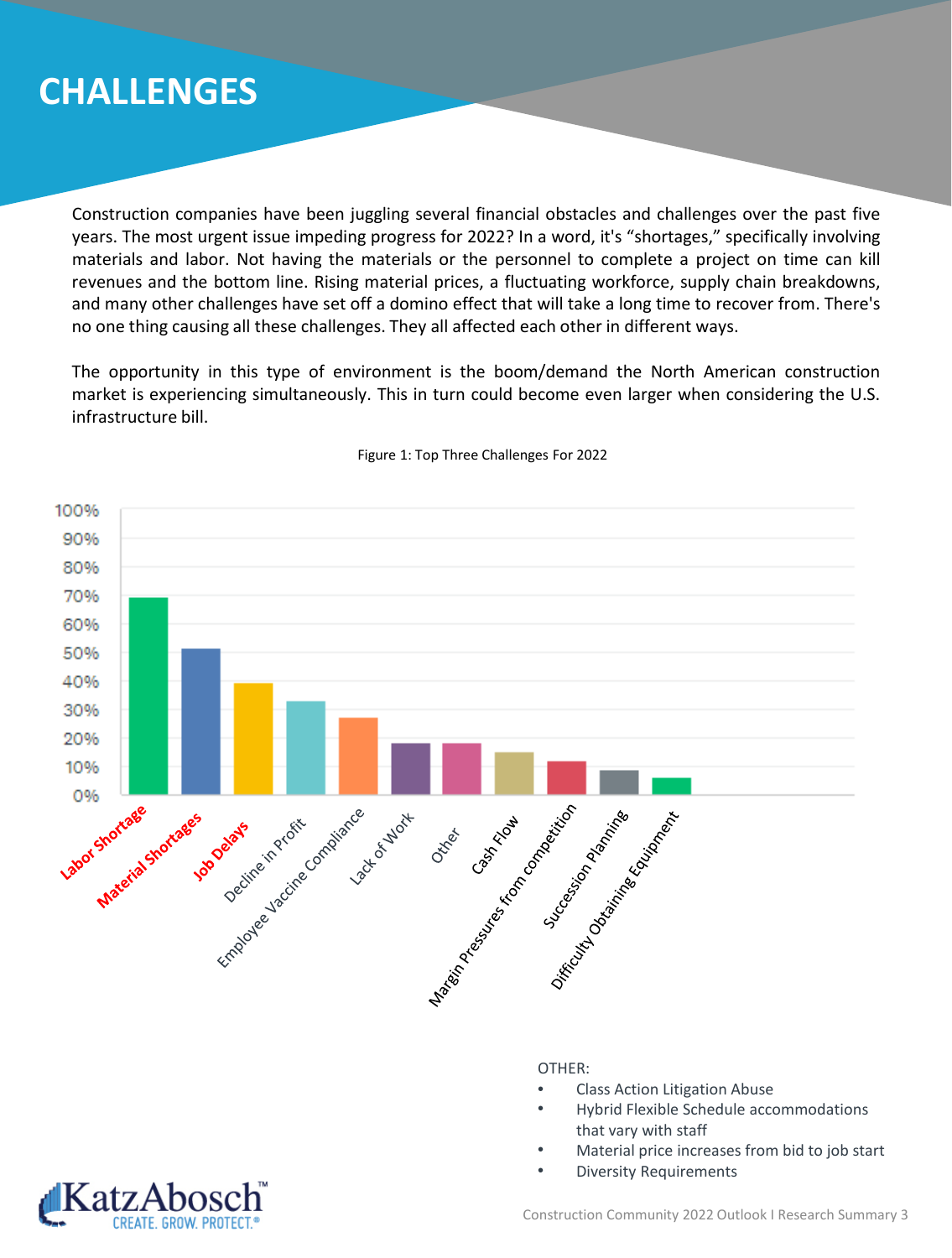# **TOP BUSINESS STRATEGIES**

How are contractors planning on mitigating the growing challenges? According to survey respondents, implementation of lean construction principles will be a key business strategy in 2022. Conversely, they are looking to expand business offerings and geographic reach. On the other hand, 21% of the survey respondents indicated they will not move forward with any new strategies.



#### Figure 2: Percentage of Business Strategies Being Implemented in 2022

OTHER:

- Acquisitions of others to grow and expand our market
- Focus/emphasis on the right jobs/client
- Focused marketing to industry segments
- Continue to grow our K-12 projects outside of our current clients
- Scaling back

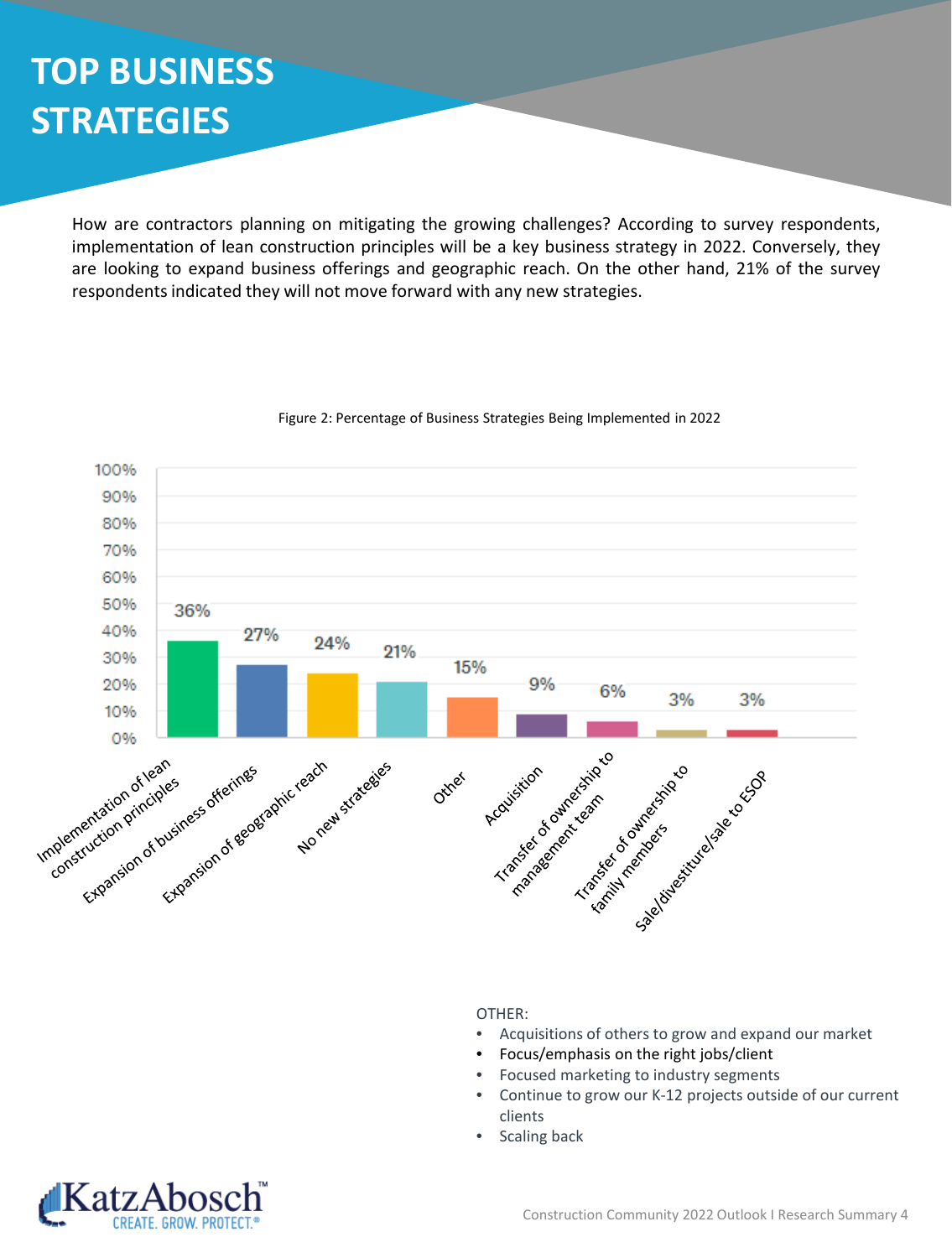# **CASH FLOW OUTLOOK**

### **OVERVIEW OF THE NEXT 12 MONTHS**

Figure 3 indicates 80 percent of the survey respondents hold fix fee contracts. This factor combined with the variable that many contractors may have taken advantage of various relief packages and tax credits providing short term cash flow support in 2021, may support Figure 4 below.

In this graph many survey respondents overall are not concerned with cash flow in 2022. Unknown future conditions and unanticipated growth may be the cause for the slight increase in worry around cash flow toward the 6-12 months marks.



• Plan and Spec



#### Figure 4: Percentage of companies concerned with cash flow over the next 3 to 12 months



Figure 3: Percentage of contract type by survey respondents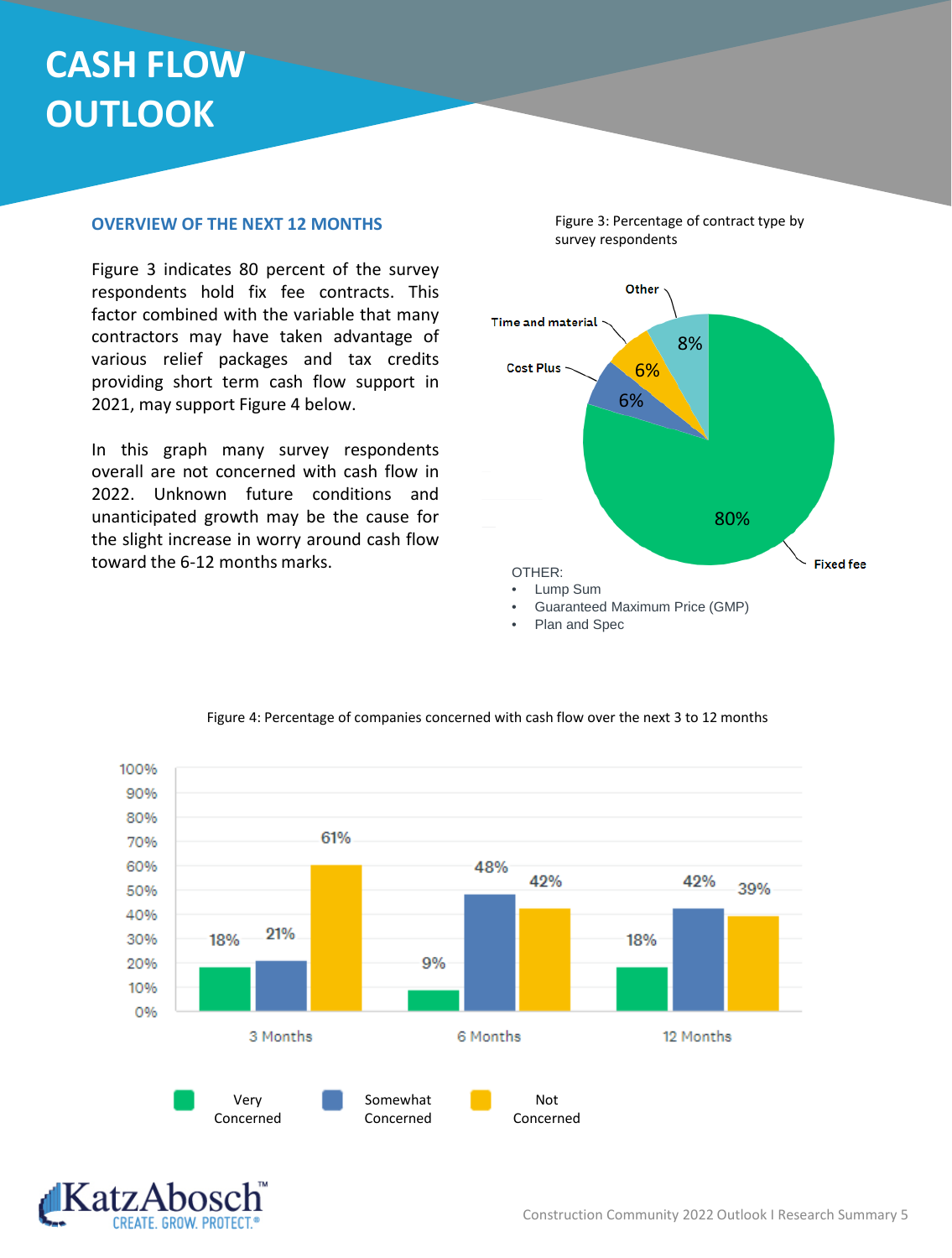# **CASH FLOW OUTLOOK**

### **PROJECT BACKLOG OR PIPELINE STATUS**

The below graphs represents the percentage of companies' backlog/pipeline statuses. According to Figure 5, many companies are experiencing higher backlog. Figure 6 shows that it seems that most survey respondents report to be about a year or less behind.

Companies can better prepare for what's to come by monitoring not only your own company's backlog, but also that of the industry. Avoid projects that are outside of your niche or in locations where you won't have the workforce or resources to feasibly fulfill the requirements. Above all, avoid the temptation to bid too low and potentially lose money if you're awarded the work.





#### Figure 6: Number of months of backlog indicated by surveyed companies

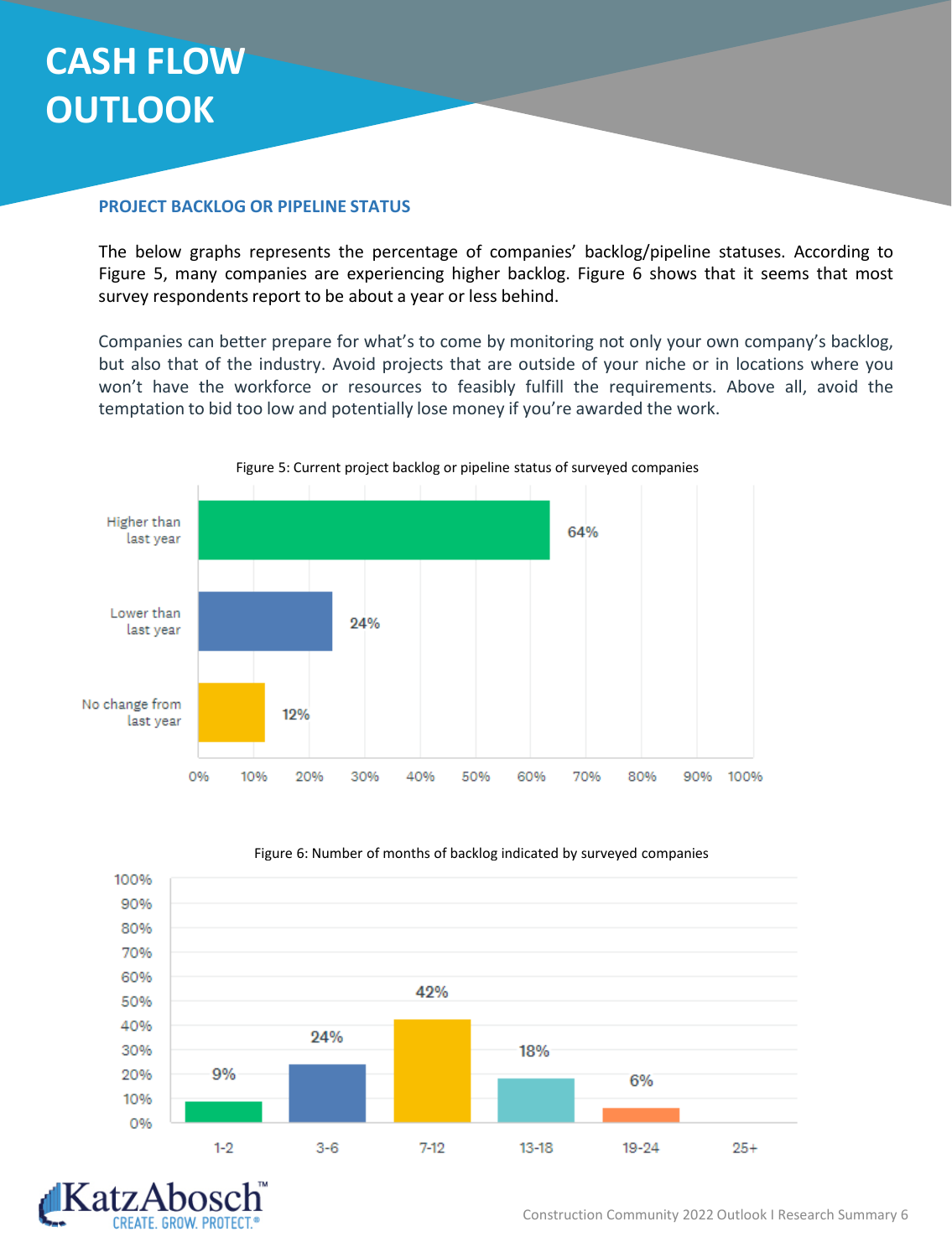# **LABOR OUTLOOK**

### **TOP RETAINING & HIRING MATTERS**

The below graph (Figure 7) indicates the top reasons companies are finding the labor market challenging when it comes to hiring and retaining employees. The labor shortage continues to be the number one reason and is not new for the industry. Its ongoing impact has led to greater strategies to contend with a smaller talent pool. Interestingly, the next two are COVID-19 disruptions that will still be notable in 2022.



Figure 7: Top reasons organizations identified as why they are having trouble retaining/hiring employees

OTHER:

- Salary increase demands
- Unrealistic compensation
- Candidates do not want to leave current company.
- Competition "stealing" labor
- Potential Employees are finding remote work we are in office
- Qualified and experienced site supers and project managers (are in high demand)

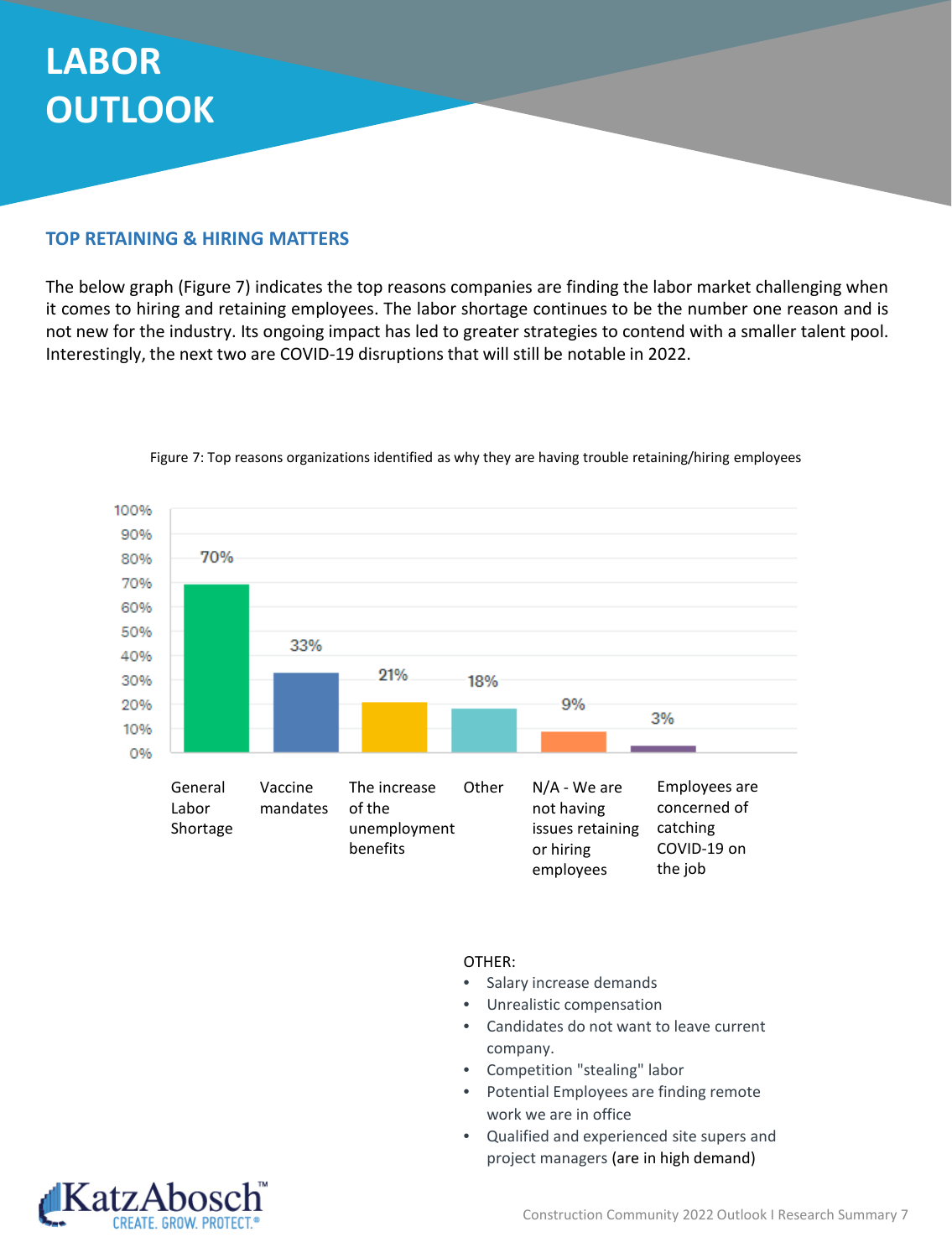# **LABOR RECRUITMENT OUTLOOK**

### **RECRUITMENT STRATEGIES**

Figure 8 shows strategies contractors are using for their recruitment efforts. Since last year, the COVID-19 pandemic changed how the construction industry does business, from scheduling and closing projects to hiring workers to meeting with clients. New technology continues to change the construction site, improve the ability to win projects, and increase profit margins. Trends and movements are changing the roles of industry professionals and frontline workers. As the industry becomes more competitive and the market shifts, harnessing these construction trends will prove valuable for any construction firm when looking to hire.



Figure 8: Strategies being implemented to recruit employees

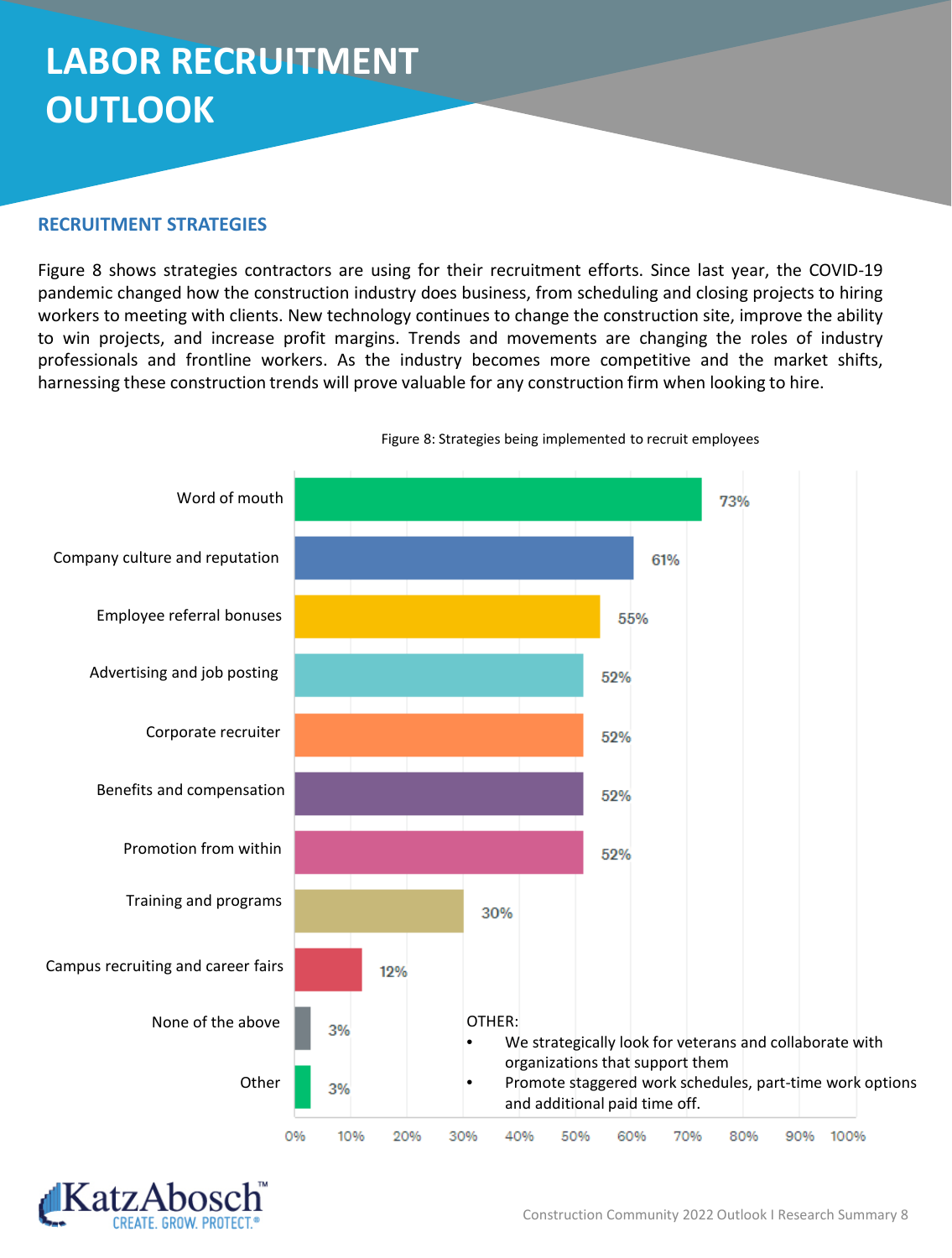# **LABOR RETENTION OUTLOOK**

### **RETENTION STRATIGIES**

Figure 9 below, highlights strategies for employers are implementing for retaining talent. 79 percent of the survey respondents indicated they are looking at their benefits and compensation. Most importantly, equally companies are also reviewing their company culture.

These strategies combined indicate that more construction companies are considering finding the right people and training and reskilling them to enable the work and workplace of tomorrow.



Figure 9: Strategies being implemented to retain employees

OTHER:

- Offering growth in their careers and responsibility
- Send out small survey to employees each year to show that we care about their welfare and get their feedback on us and what we can improve

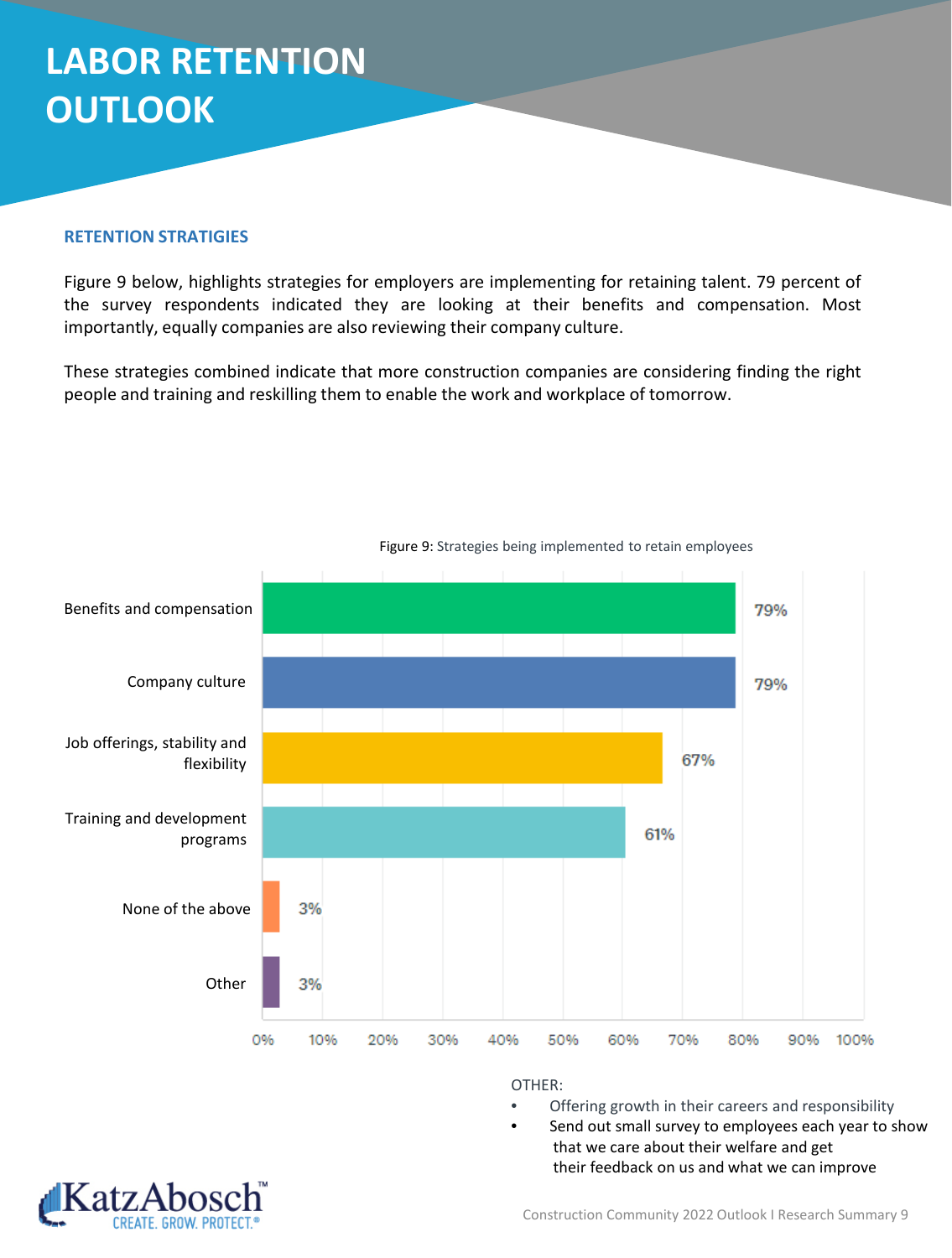# **LABOR OUTLOOK**

### **ALTERNATIVE LABOR STRATIGIES**

Figure 10 below, highlights some of the alternative strategies employers are taking in helping to mitigate the labor shortage. 58 percent of the companies who took the survey are not implementing any alternatives. The other half are. The two most common alternative strategies being used is lean methods to improved efficiency and the use of labor-saving equipment.

As mentioned earlier, the labor shortage in construction will continue in 2022, which presents more than an issue of delayed projects, but survival. Even with a boom in construction projects, it doesn't matter for contractors if they can't get anybody to work on them. Looking at the trends in construction itself may offer the best solution. For example, technology plays a role: not only does it improve productivity but drones, robotics and digital tools in construction appeal to young workers.

What's more, younger workers will have skills in technology that older construction workers might lack, putting that younger demographic in demand, helping boost entry-level wages. Thus, offering voluntary employee benefits can also give contractors an edge in attracting employees.



Figure 10: Alternative strategies being implemented to replace workers or skills

OTHER:

• Have not found a suitable alternative than manpower

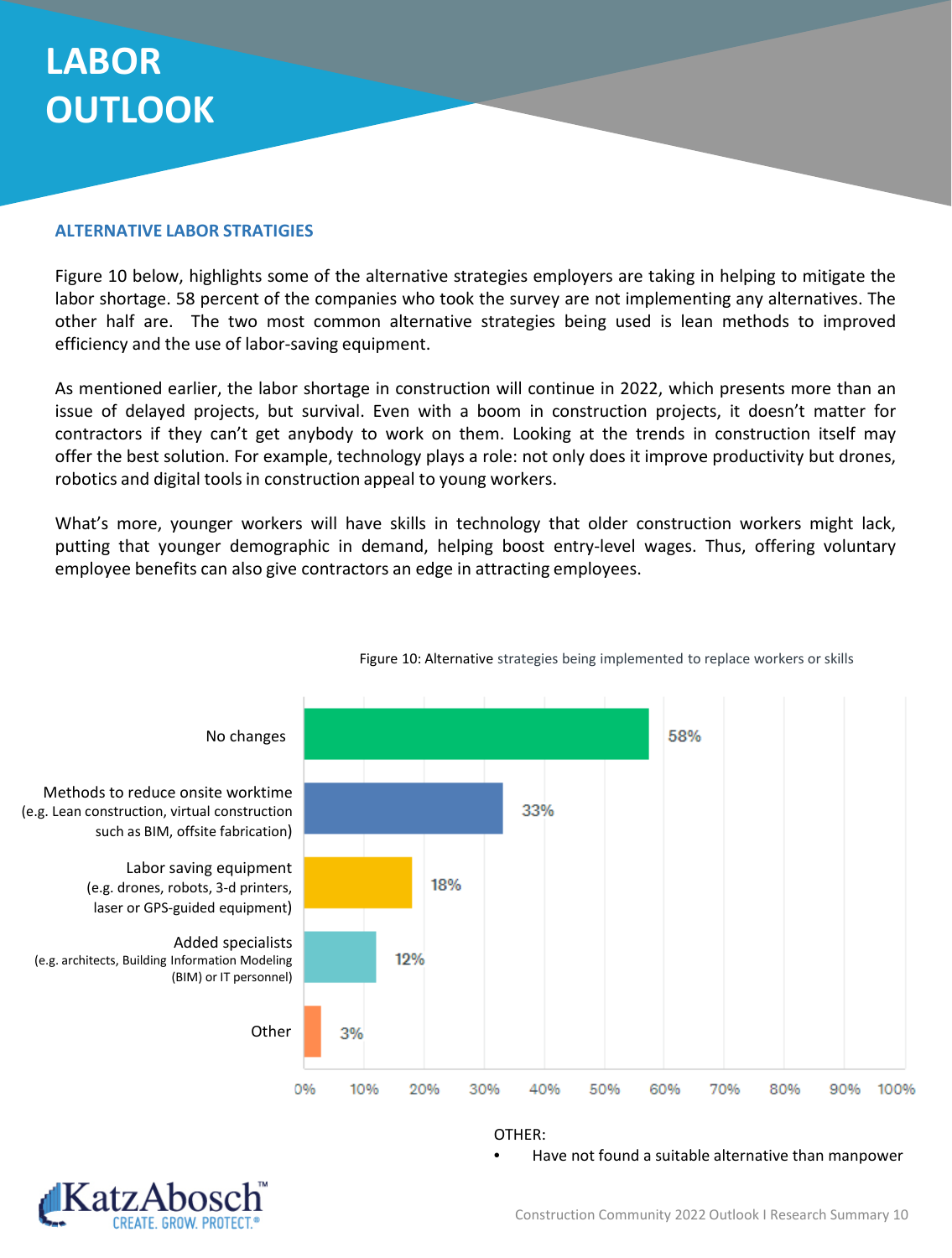# **TECHNOLOGY OUTLOOK**

### **TOP CHALLENGES**

Figure 11 below, highlights the top IT challenges for contractors. 48 percent of the survey respondents indicated they need time to implement and train on new technology followed closely by 45 percent also confronted by employees' resisting it.



Construction Community 2022 Outlook I Research Summary 11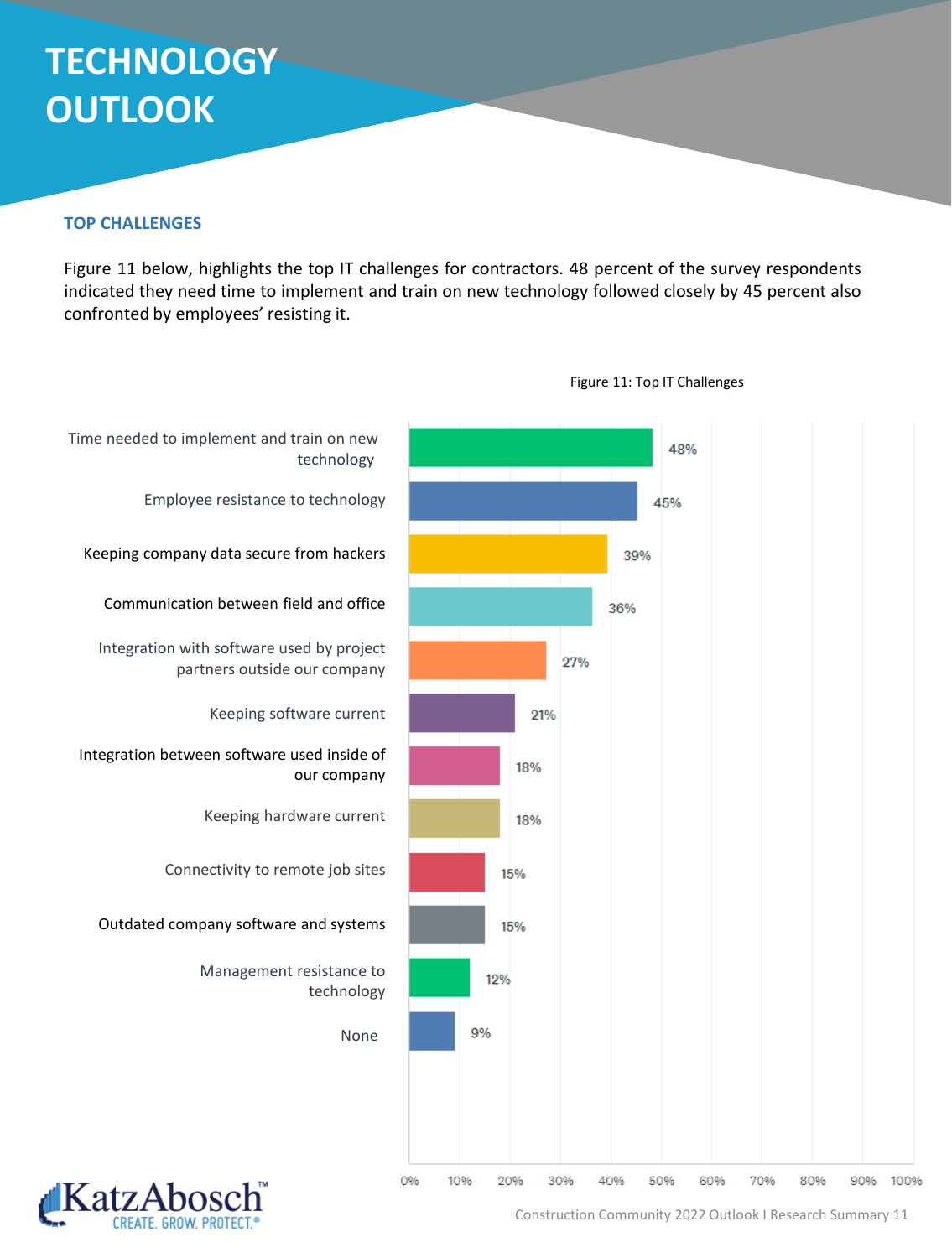# **TECHNOLOGY OUTLOOK**



Figure 12: Change in technology investment from 2021 to 2022

### **TECHNOLOGY INVESTMENTS FOR 2022**

The graph represents the investment percentage change in companies' technology investments.

Most companies are staying the same in 2022 regarding their investments. If they are deciding to change, they are looking at software that impacts their daily workflows such as document, project, and HR management.

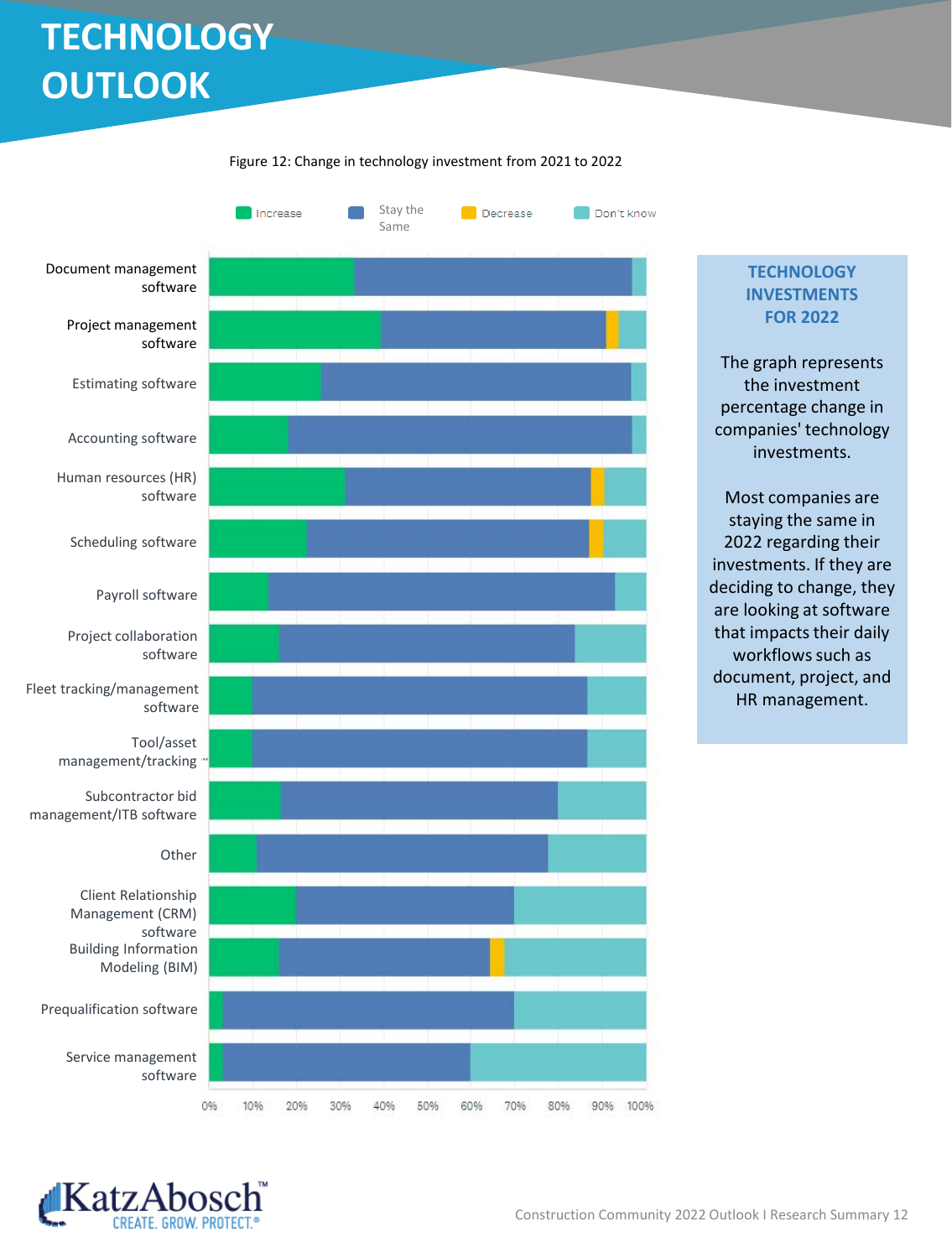# **GUIDELINES FOR 2022**

These three construction operational areas are rapidly changing within the marketplace. Additionally, rising prices and skilled labor shortages are likely to continue in the coming decade, and technology integration may move faster with intense scrutiny on workplace safety and climate change adaptation becoming an increasingly significant global matter. The opportunity is that these marketplace factors are challenging the industry to innovate competitive new ideas in these areas.

By adopting new practices, leveraging new technologies and investing in new projects, companies can reduce risk, win more contracts and enjoy profitability. We see successful construction companies in 2022 will be taking advantage of the following:



### **CASH FLOW: Preparing to mitigate cash shortages by:**

- Having a material escalation clauses in your contracts to off-set increasing material costs.
- Having a plan for work down-turns or stoppages to avoid unnecessary payroll costs.
- Having a cash-flow projection to help predict cash shortages.
- Increasing your line of credit before you need to use it.
- Taking advantage of low-interest rates for leasing or financing equipment versus using operating cash.
- Evaluating COVID related funding programs.

### **LABOR: The workforce landscape is evolving. Companies should consider innovating with technology and cash flow management to support labor force efforts by:**

- Monitoring overhead and right sizing their labor force as needed.
- Analyzing current roles and responsibilities to get more done by implementing new Lean practices into your daily operations with your labor force.
- Considering recruiting outside the traditional construction space with a focus on IT skillsets. Quality labor is expensive and competitive. Despite technologies' best efforts, educated workers will still be needed to manage and interpret the data produced by new technology.

### **TECHNOLOGY: Companies that invest in technology innovations to enhance efficiency will grow at a faster pace and be ready for the digital age by:**

- Accepting inflationary pressures. These are likely to compound all types of costs, resulting in further burdens on total construction projects for years to come. Implementing technologies like drones, AR and BIM will be key in helping to maintain project volume and combat these cost pressures.
- Maintaining a comprehensive construction management software. This is a vital tool for remaining competitive, building a valuable business and mastering operational efficiency.
- Reviewing software services. While each software service differs slightly in features and offerings, the best ones' tackle end-to-end needs from RFIs to compiling data, sharing files with mobile teams, budgeting, document storage, payroll and HR, and inventory monitoring.